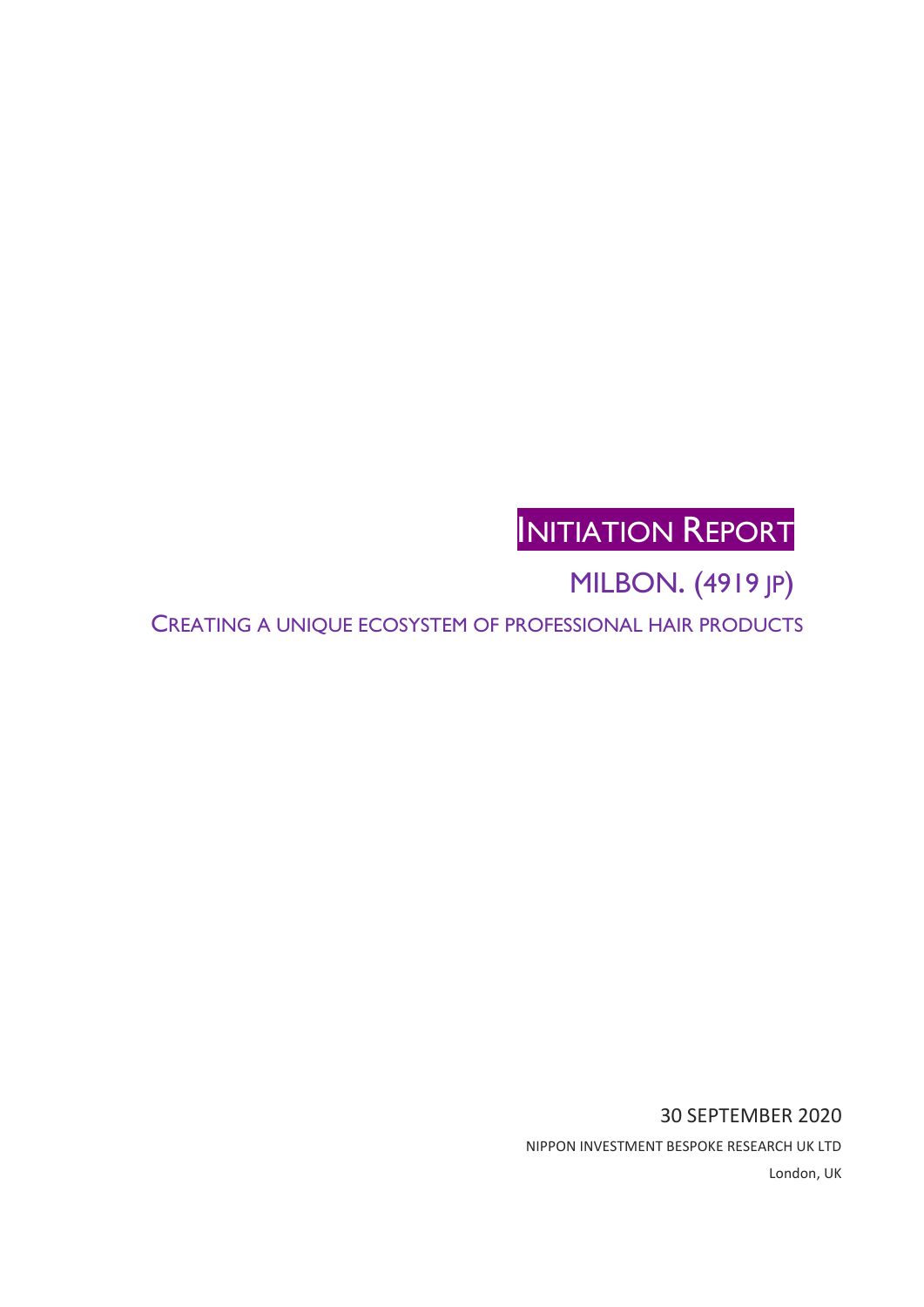## Page | 1

## **Contents**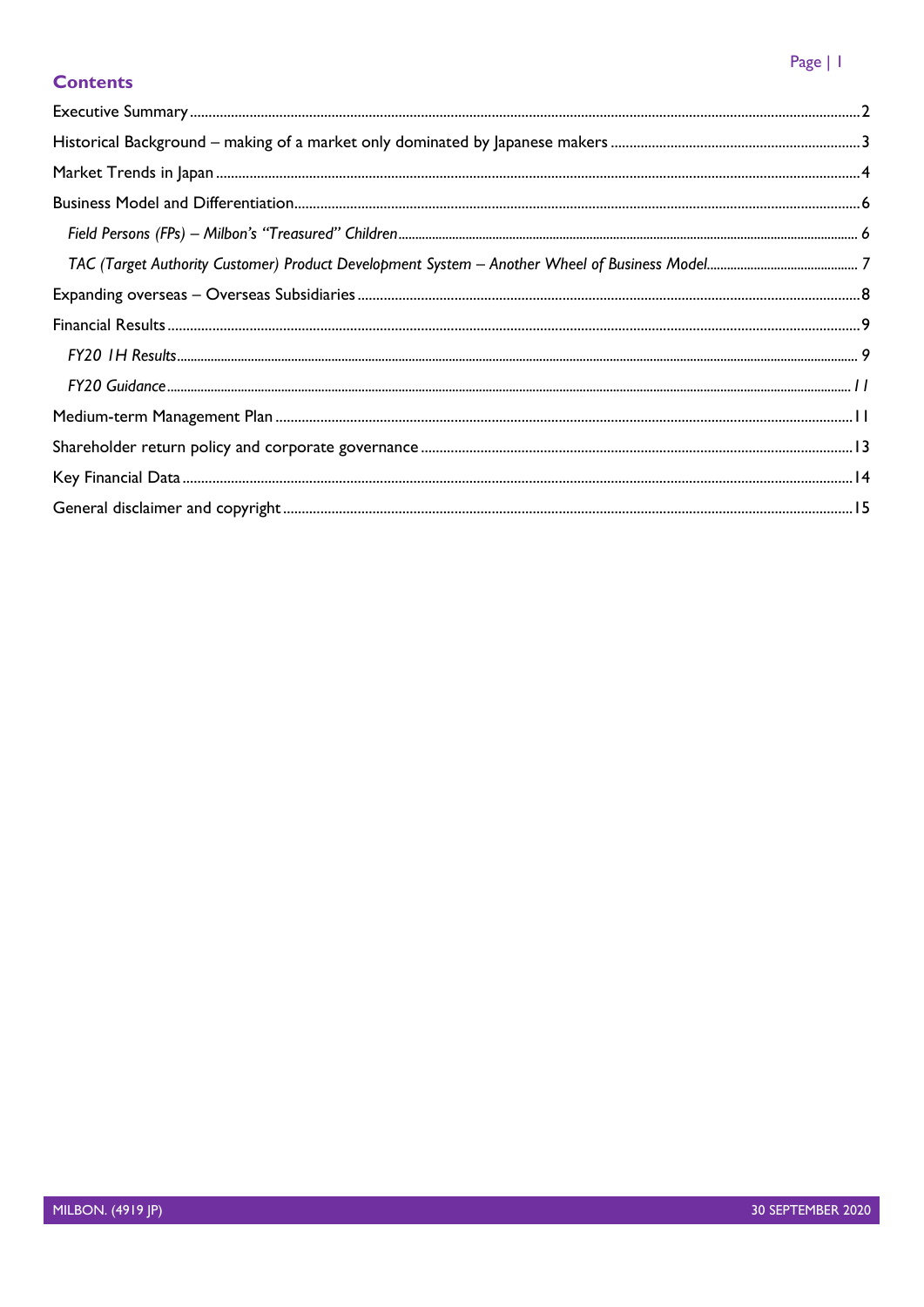## <span id="page-2-0"></span>**Executive Summary**

Milbon is in a unique position in Japan's substantial Cosmetics and Toiletry industry as it solely focuses on the development, manufacture and supply of hair care and treatment products specifically aimed at the professional market. The company boasts top market share of 16.9% in Japan's professional hair product market (CY19) which is estimated to be worth ¥178bil on a shipment basis within the total domestic haircare product market of ca. ¥563bil, according to a field research conducted by Fuji Keizai.

Until the late 1980s, the professional hair product market in Japan was dominated by overseas brands. Milbon first entered the market in the 1960s. It took ca. 20 years for the firm to position itself as the top supplier in its home market where it spent time building its current business model which is supported by the following two pillars which we discuss in more detail on pg. 5~6:

- 1. **Field Person System (FPs):** FPs are Milbon's highly regarded staff members who are trained in-house and then assigned to the firm's top tier customers to promote products, train hairdressers in the specific use of its products and to provide consultation in salon management. The FPs primarily market Milbon's premium brands which are only available at selected salons. FPs are also trained in various hair care techniques as it enables them to better demonstrate to hairdressers the use of the products to suit a myriad of styles.
- 2. **TAC Product Development System:** Milbon identifies its top hair designers i.e. stylists who have outstanding technique and a loyal client list. Milbon's "star" designers are respected and looked up to by many other hairdressers in the industry who are keen to learn from their expertise. Milbon forms a product project team with a "star designer"; together they work on solving issues / problems experienced by him/her with the existing products, as well as the development of new products to specifically address those issues. The FPs promote both the products and the technical expertise of the star hair designers in styling and how best to use the products for each type of style.

This business model was not built overnight. Unlike consumer brands, the professional market does not respond to advertisements and TV commercials. Milbon's success in Japan started by identifying that its hands-on approach worked well, and that has helped build out trust and loyalty toward its products among the hairdressing community over time. However, given the scale of this niche market, such an approach is costly and time-consuming. This factor is one of the main barriers to entry, especially for the larger cosmetic / toiletry makers as the economics provide little return. The Milbon strategy is built on taking the time to develop a strong relationship with its clients; the faceto-face time with the FP's, whose dedicated role is to ensure their clients have access to the best products and are up to date on the latest styles thanks to an opportunity to access to various training and seminars, not only fosters strong customer loyalty, it supports the eco-system Milbon has built out for this niche market. Milbon's challenge in overseas markets is to establish a similar system as in Japan. For a market like Korea, it was relatively easy to copy the domestic model. However, it is proving more difficult in a country like in the US.

FY20 (Dec year-end) has been a tough year for Milbon, without exception. Although Japan's hair salons were not subject to closures due to the State of Emergency due to Covid-19, customer traffic was affected partly because 1) many salons, especially in the urban areas, voluntarily closed and 2) customers consciously refrained from visiting salons for fear of infection. As a result, Milbon's sales in April and May were also affected (-39.6% YoY and -24.0% YoY, respectively). Sales in Korea and China fell 1Q fell -7.9% YoY and -31.5% YoY, respectively, but then rebounded in 2Q alone, Korea +11.7% YoY / +22.3% QoQ and China +5.1% YoY / +20.6% QoQ, as the pandemic became under control. However, sales in the other overseas markets have not yet shown a recovery. US 1Q sales -39.9% YoY / 2Q -58.2% YoY and -32.7% QoQ; Others 1Q -6.8% YoY / 2Q -38.7% YoY and -38.1% QoQ).

FY20 is the second year of the 5-year management plan. The plan was announced in Feb 2019 with FY23 OP guided to reach ¥8,800mil (5-year CAGR of 7.0%) on sales of ¥48,500mil (5-year CAGR of 7.4%). However, due to Covid-19, management has decided to review the earnings trend and business outlook over FY20 2H and FY21 and the plan will be revised after that review period.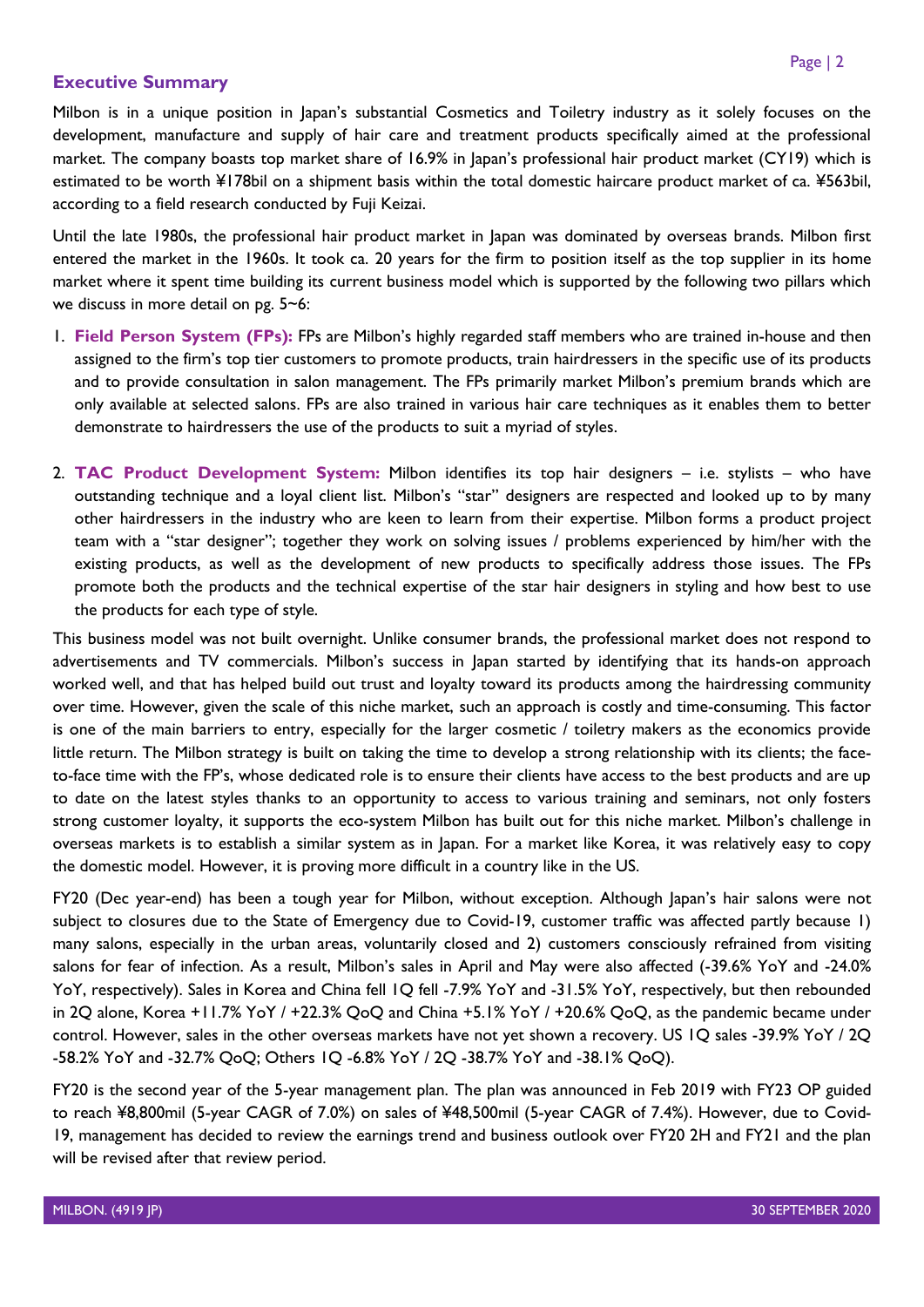Milbon's shareholder return policy, in principle, is to pay out 40% but the firm also pays out a stable cash dividend.

There are currently two external independent directors and two external independent auditors on Milbon's Board. However, the number of the independent directors is still below the one third level guided by the Corporate Governance Code. Moreover, although the main target of its products are women visiting beauty salons, it is yet to appoint a female director.

## <span id="page-3-0"></span>**Historical Background – Making of a Market Dominated by Only Japanese Makers**

Milbon is not a household name. It is unique in that it specialises in supplying professional hair products only used and/or sold at beauty salons. Its global peers include Wella Inc. (currently a part of Coty Inc (COTY: NYQ), Kérastese (part of professional products division of L'Oréal (OR: PAR)) and Schwarzkopf (a part of Henkel AG (HEN3:GER)). What makes Milbon unique compared to its global peers is that Milbon products are not available at retail outlets at all, you can only purchase them from a salon.

According to research by Fuji Research Institute, Milbon had ca. 16.9% market share in Japan as of CY2019 and the firm continues to maintain its position as the top professional hair products supplier. The domestic professional hair products market is highly fragmented and dominated with local makers, with Milbon at No.1, followed by Napla (unlisted) at No.2 with a much lower share of 8%. The rest of the market comprises multiple other Japanese makers with ca. 3~6% market share each. However, Japan's professional hair products market was not always made up solely with domestic players. Prior to the foundation of Milbon in 1965, the Japanese professional hair care market was dominated by many of the aforementioned non-Japanese brands.

The founder and the fourth president of Milbon, Ichiro Konoike, worked as a sales rep for a distributor of professional hair products to salons. On his many visits to hairdressing salons, Konoike also realised that product development was important. He noticed that the majority of hairdressers suffered with rough hands – a reaction from the harsh chemicals in professional hair care products – and that the major complaint was how harmful products, particularly those used for permanent solutions, were to their skin. Konoike responded by establishing a professional hair care products distributor, and he partnered up with a chemical manufacturer and a wholesaler specialised in beauty products to form Milbon in 1965.

Since many of the stylists he met during his working day were women, Konoike envisioned an opportunity to set up a business that targeted these women – by providing the stylists with products that are effective and enhance their styling skills yet are less harmful for them to use. He then realised that hairdressers not only were keen to discuss products, but there was also a lot of exchange on new styles, techniques and even operational issues. From this, the basis for the current Field Person (FP) System, which started in 1984, was born. In addition, the shift in Japan whereby more women were entering the workforce, which resulted in them becoming more financially independent so more able to spend their income on premium haircare products, was a revelation and a game changer for Konoike's vision.

<span id="page-3-1"></span>Until the 1990s, foreign hair care brands were still mainstay in hair salons in Japan and most of the fashion magazines were full of Western models – even the advertisements for hair products used non-Japanese models. Milbon decided to break from this norm by hiring Japanese models to pose for its advertisements, emphasising that its hair products are specifically created for Japanese women. By 2000, Japanese professional hair products manufacturers dominated the market.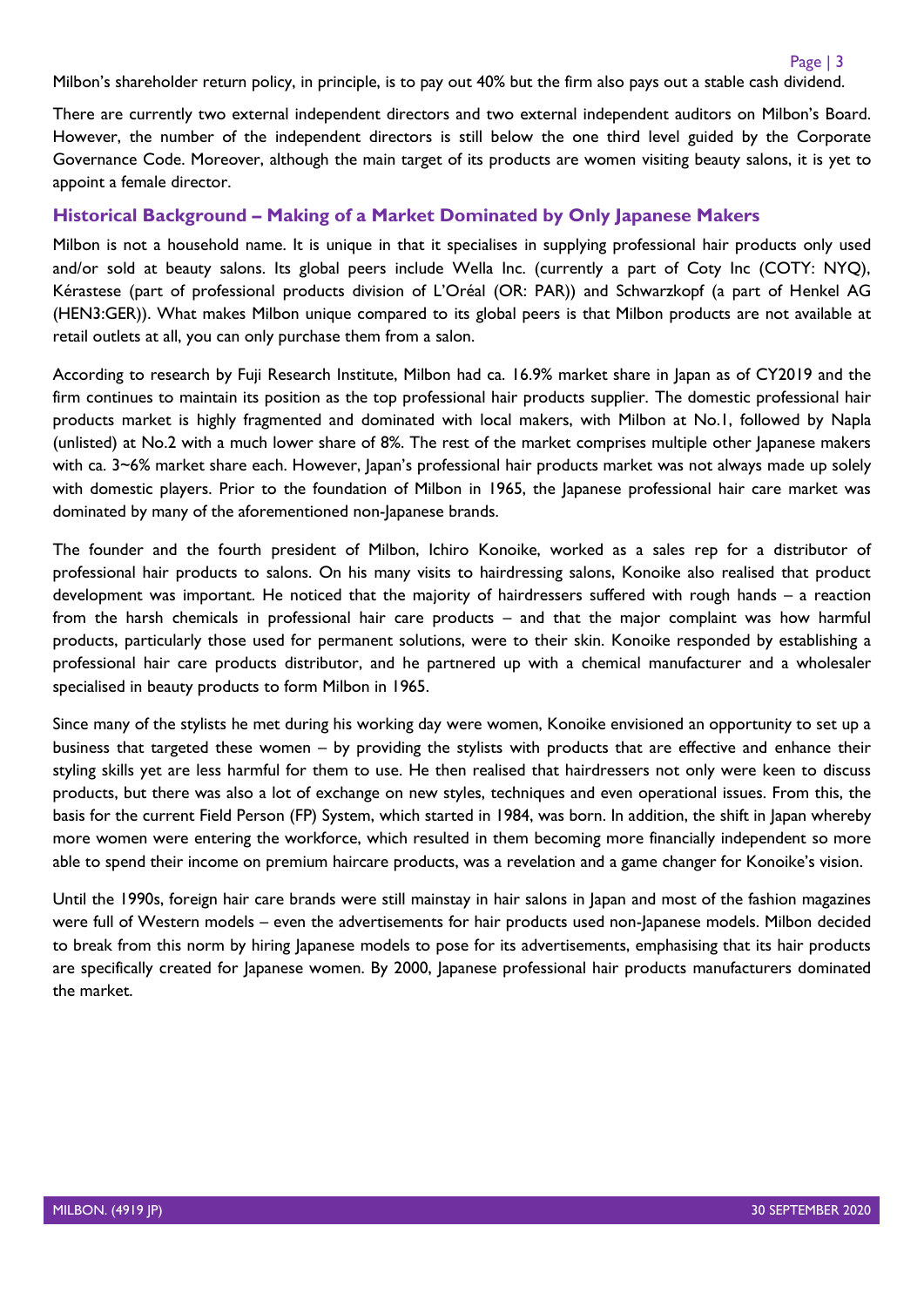## **Market Trends in Japan**

In Japan, both hairdressers and salons must register with the Ministry of Health, Labour & Welfare (MHLW). According to the MHLW, as of CY2018, there were 251,140 salons in Japan in 2018 (+1.4% YoY), and the number of hairdressers registered with the MHLW was 533,814 (+2.0% YoY). However, the data can be misleading as those who have retired or dormant businesses that have closed often do not report the change to the ministry, so they remain on the MHLW registry.

Milbon reckons that the more realistic market figure for the hair salon industry is shipments by haircare product makers. The shipment data between CY2016 and CY19 by Fuji Keizai indicates that the 3-year CAGR during the period was 3.4%. On the other hand, the data by Statistics Bureau of Japan suggests that number of beauty customers – females between 15~64 years old – are also beginning to wane. In CY2014, the population of females between 15~64 years old was ca. 38.7mil. The number declined to ca. 36.1mil in CY2019. This puts pressure on salon operators to shift their business model from having its sole source of revenue from just technical fees (e.g. a haircut), to establishing another source of income such as selling salon hair care products to its customers.

Hair salons' revenue is mainly generated from 1) a technical fee – the fee paid for hairdressers' skills, and 2) merchandise revenue – sales from products sold at salons e.g. hair care and styling products. While the technical fees income is under pressure given the population of beauty customers is steadily declining, merchandise sales have been gradually growing.

Although still small in scale, there is a growing trend whereby salon customers are purchasing professional hair care products at salons to use at home. According to a Fuji Keizai Research report on Japan's professional cosmetics and toiletry market (2019), 18.1% of the people surveyed purchase their hair care products at beauty salons rather than buying similar salon-quality products from retailers. Milbon believes this trend is largely due to the fact that there more women successfully seeking work, which gives them the income to spend on what they want. With the social status that comes from being gainfully employed, these women also want to show who they are, so a fashionable / smart hairstyle is one of the most effective tools to boost their appearance. Buying premium hair care products at the salon to use at home, so as to maintain their hairstyle, is a luxury that they can now well afford.

Milbon also offers a wide product range for each stage of a customer's life. For example, one of Milbon's premium brands Aujua – specifically designed for characteristics of Japanese women's hair – started gaining popularity among female salon customers, taking the recommendation of their stylist to buy and use at home. In FY20 1H, Milbon's hair care product sales were ¥9,391mil (-5.1% YoY) of which premium brand products sales fell 1.6% YoY to ¥5,403mil. However, sales of 1H the Aujua product range rose 1.2% YoY to ¥3,330mil.

While its competitors are competing over price, Milbon offers specific products with properties based on requirements requested by hairdressers. The added value the FPs brings to the relationship with each salon, by providing management consulting, training and innovation updates, is that they are aware of all aspects of their clients' needs, so are in a better position to improve on what they can offer. This level of support garners huge customer loyalty and management believes is the reason why Milbon has managed to maintain the top market share without having to stoop to price wars. This suggests that market for salon hair care products is not very price sensitive.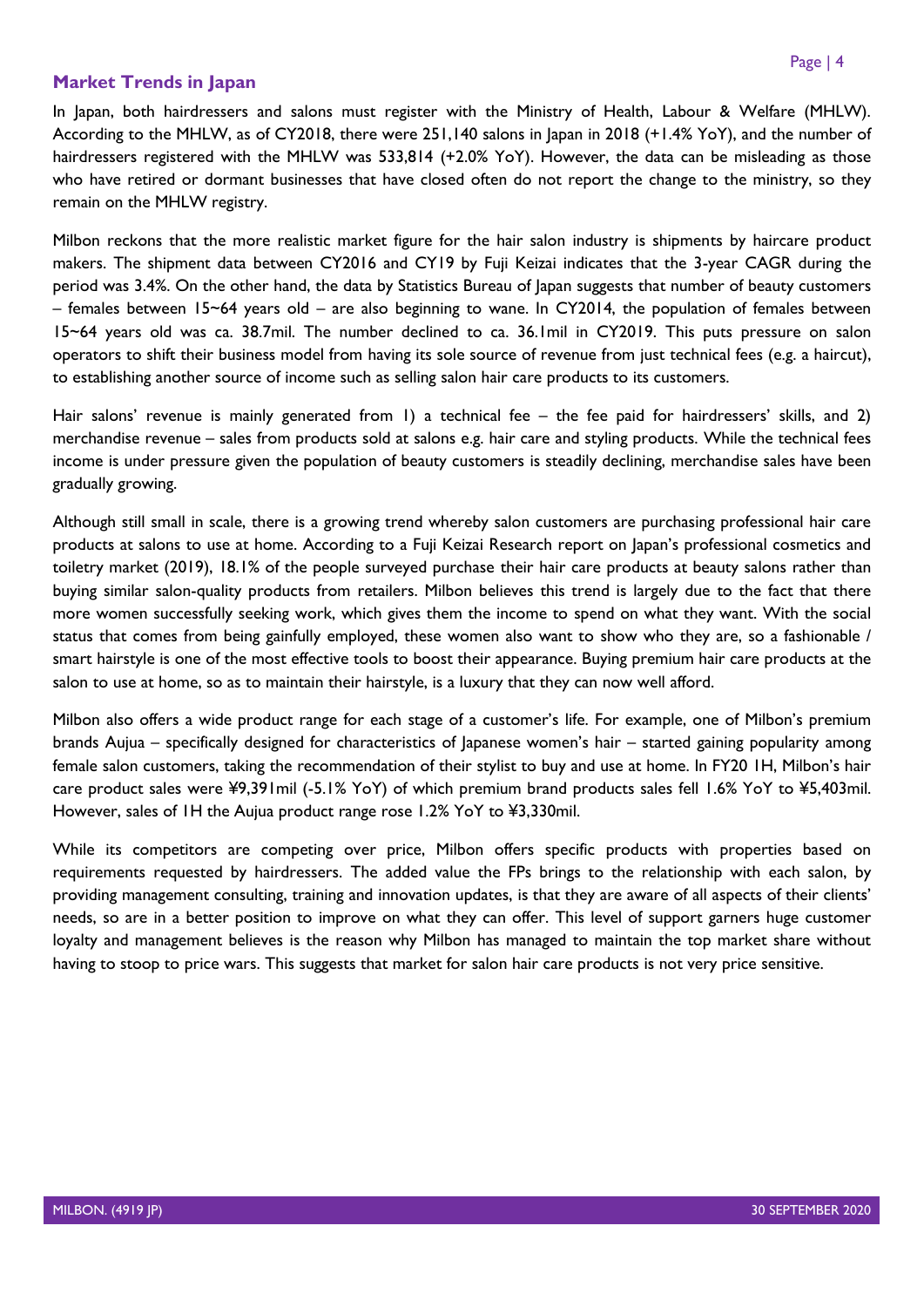| <b>Premium Brand Products Sales Trend (Gross Sales basis)</b> |                          |               |           |             |           |  |  |  |
|---------------------------------------------------------------|--------------------------|---------------|-----------|-------------|-----------|--|--|--|
|                                                               |                          | <b>FY2019</b> |           | <b>FY20</b> |           |  |  |  |
| $(\text{\textsterling}mil)$                                   |                          | тн            | <b>FY</b> | тн          | YoY $(%)$ |  |  |  |
| Aujua                                                         | <b>Gross Sales</b>       | 3,290         | 7,485     | 3,330       | 1.2       |  |  |  |
|                                                               | No. of salons            | 3,698         | 3,698     | 3,897       | 5.4       |  |  |  |
|                                                               | Gross Sales              | 1,235         | 2,551     | 1,188       | 3.6       |  |  |  |
| <b>Global Milbon</b>                                          | No. of salons (Japan)    |               | 4,370     |             |           |  |  |  |
|                                                               | No. of salons (Overseas) |               | 3,304     |             |           |  |  |  |
|                                                               | No. of salons (Total)    | 7,674         | 7,674     | 8,892       | 15.9      |  |  |  |
|                                                               | <b>Gross Sales</b>       | 563           | 1,187     | 500         | $-2.5$    |  |  |  |
| Villa Lodola                                                  | No. of salons            | 9,015         | 9,015     | 9,351       | 3.7       |  |  |  |
| <b>Premium Brand Sales</b>                                    | Gross Sales              | 5,088         | 11,223    | 5,018       | -1.4      |  |  |  |
| Source: Milbon's FY19 and FY20 IH presentation materials      |                          |               |           |             |           |  |  |  |

#### *Milbon's Hair Care Brand Positioning Map*



<span id="page-5-0"></span>Source: Milbon's FY19 presentation material

<sup>&</sup>lt;sup>1</sup> Sales by the different brands illustrated are on a gross basis while total consolidated sales are on a net basis.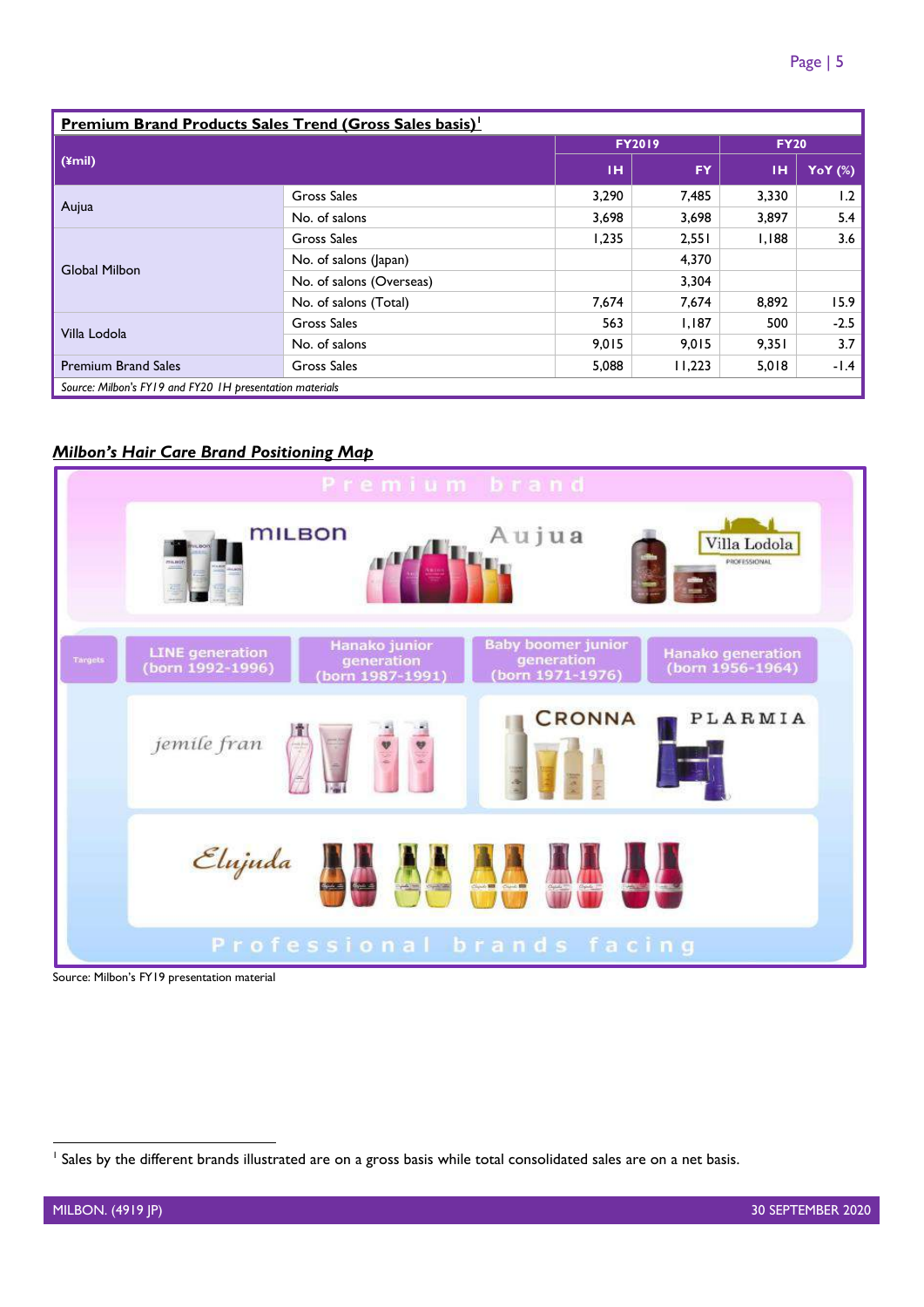## **Business Model and Differentiation**

At ¥180bil, Japan's professional hair product market is not that big. This provides some barrier to entry for the larger players as there is not enough scale for the larger cosmetics, toiletry companies to allocate resources and get a return. In addition, the market requires the ability to launch multiple brands, tailored to the demands of the stylists. Furthermore, the sales promotion and marketing of professional products are different from that of consumer products. TV marketing, which is a common method in consumer products, usually has no impact on sales of professional products as the professional market uses a more hands-on approach – showcasing products in store or at industry conventions, providing product seminars etc.

Milbon's business model comprises two systems: 1) Field Persons System and 2) TAC (Target Authority Customer) Product Development System. These two components are intertwined and coexist with one another.

## <span id="page-6-0"></span>*Field Persons (FPs) – Milbon's "Treasured" Children*

Milbon sells its products through distribution partners, hence the relationship with major distributors is important. For example, ca. 30% of FY19 consolidated sales were from three main distributors. However, the strategically important salons are covered by FPs.

Milbon first introduced the Field Person system in 1984 – a time when hair products from non-Japanese makers were dominating the professional hair products market in Japan. Milbon successfully drove out these players to take the top market share in the industry thanks to its FPs.

The FPs have the following roles:

- 1) **Promoting products based on their unique properties:** While Milbon sells its products through distribution partners, they cannot fully rely on distributors because some of the larger distributors also handle various brands by other makers. FPs, separately or jointly, promote Milbon's brands based on product properties that meet the requirements and demand from hairdressers who understand the specific hair care need of their clients.
- 2) **Educating hairdressers with technical demonstrations:** The FPs educate the hairdressers on the properties and use of each of Milbon's products so they can maximise the benefits. Milbon takes the education of its FPs seriously and each FP is trained to demonstrate the top-notch beauty techniques on how to best use its products. Having such expertise to hand fosters greater traction with the hairdressers than just sampling a few free marketing products. As described in the TAC section below, Milbon develops products under projects with star hairdressers / hair designers who have technical expertise that other hairdressers desire to know. The FPs then provide product education to hairdressers by demonstrating the techniques learnt directly from the star hair designers.
- 3) **Customer relations:** FPs are very aware of their clients' (salon owners') concerns and issues regarding the running of a beauty salon. They provide support in salon management, planning and creating treatment menus – so, not just haircuts but also offering additional high margin services colouring and conditioning treatments – which can lead to commercial growth of the salon.

With 279 FPs in Japan, Milbon reckons that its FP system is the key differentiating factor compared to the mainstay salon-use product suppliers. Having FPs raises the barrier to entry given the investment needed is high for such a small market. Specifically, hiring new graduates and training them until they can start demonstrating beauty techniques and their product knowledge, as well as giving them time to build solid relationships with their customers is costly as it requires much time and dedication. Milbon's policy is to hire 40~50 new graduates every year as trainee FPs.

As testament to Milbon's successful use of FPs, it holds the No.1 share in Japan's professional hair products market of 16.9%, nearly threefold more than the next three companies that have 8.0%, 6.3% and 5.2%, respectively, which is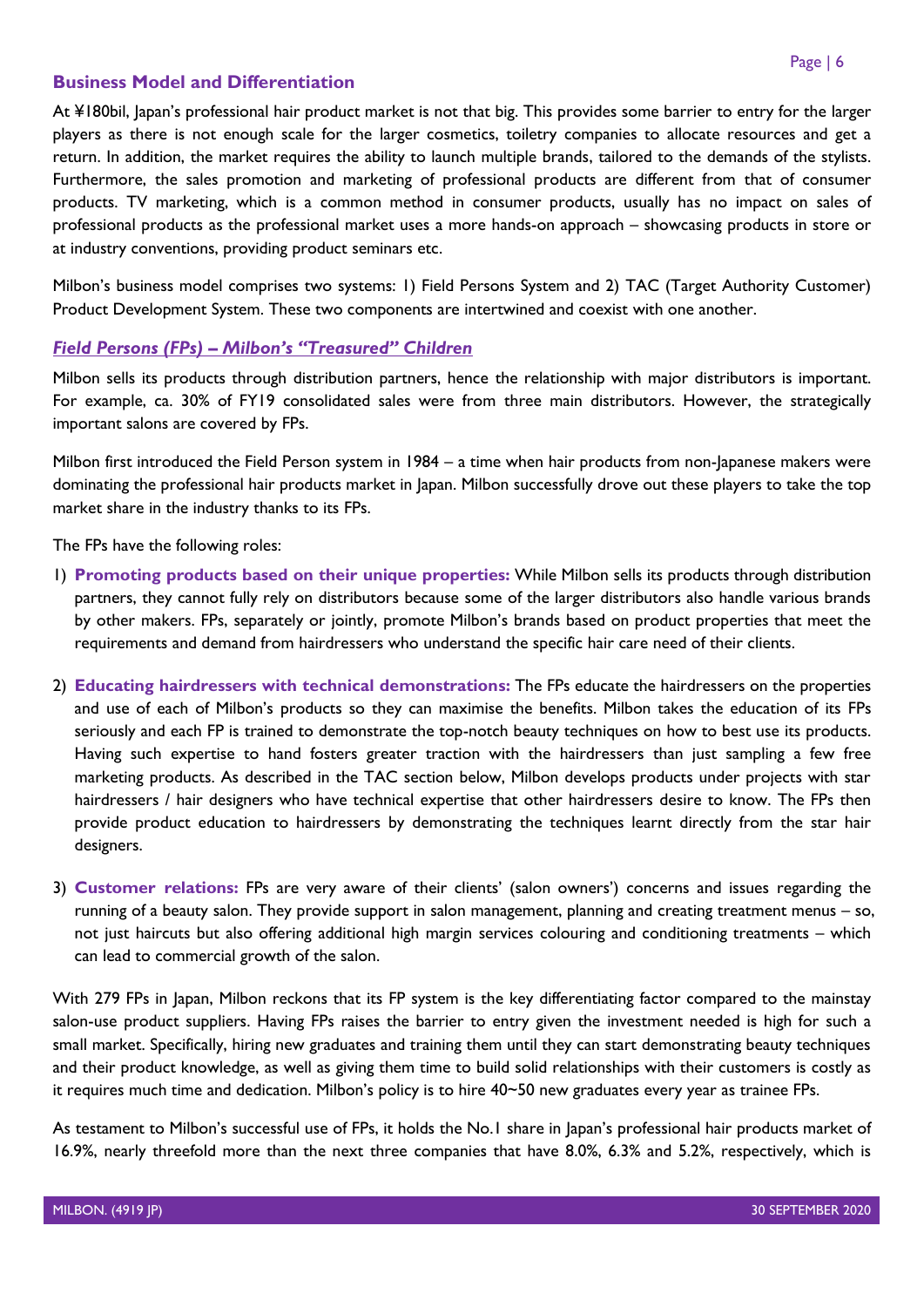then followed by a further six companies with  $3~4%$  each. The rest of the market (40~45%) of the market is highly fragmented and made up of multiple small players.

Milbon's FPs offer a package of solutions, such as training programme for new hairdressers, creating salon's menu and miscellaneous support for the operational problems, and products. Napla, the No.2 player, has similar products to Milbon but competes on price alone as it does not have the expertise of an FP to offer a holistic suite of products and services. Milbon reckons that it is not easy for others to achieve the same crafted approach in gaining trust and loyalty from hairdressers – and they are the ones in a position to decide which products to use and what to recommend to their valued customers at the end of the day.

Milbon continues to hire new graduates as FP trainees. Although its nationwide market share is 16.9%, some regions have higher market share than the others. There is a tendency whereby regions with more FPs, for example Osaka and Tokyo, have a higher market share. The firm has 30% market share in Osaka and more than 25~26% in Tokyo.

Milbon reviews the list of salons that it allocates FPs to every year. In the past, each professional hair products brand has their own affiliated salons Milbon has now moved to a system under which the firm chooses ca. 10,000 growing salons for its list of strategic customers of which 7,000~8,000 use Milbon's premium brands - Global Milbon, Aujua and Villa Lodola – and are followed up by FPs. The remaining salons on the list are mainly covered by distributers and use Milbon's products in its Professional Brands range such as Jemile Fran, Cronna, Plarmia and Elujuda.

| <b>Trend in number of Field Persons (FPs)</b> |                                                                                                                                                                                                                                 |               |               |                 |               |               |  |  |
|-----------------------------------------------|---------------------------------------------------------------------------------------------------------------------------------------------------------------------------------------------------------------------------------|---------------|---------------|-----------------|---------------|---------------|--|--|
| (people)<br>$(4$ mil)                         |                                                                                                                                                                                                                                 | <b>CY2016</b> | <b>CY2017</b> | <b>CY2018</b>   | <b>CY2019</b> | <b>CY2020</b> |  |  |
|                                               | No of FP                                                                                                                                                                                                                        | 249           | 258           | 269             | 279           | 297           |  |  |
| Japan                                         | Sales per FP                                                                                                                                                                                                                    | 102           | 105           | Ш               | 108           | <b>TBC</b>    |  |  |
| <b>US</b>                                     | No of FP                                                                                                                                                                                                                        | 9             | 12            | $\overline{13}$ | 13            | 17            |  |  |
|                                               | Sales per FP                                                                                                                                                                                                                    | 63            | 48            | 48              | 50            | <b>TBC</b>    |  |  |
| China                                         | No of FP                                                                                                                                                                                                                        | 18            | $ 9\rangle$   | 22              | 21            | 30            |  |  |
|                                               | Sales per FP                                                                                                                                                                                                                    | 40            | 50            | 62              | 70            | <b>TBC</b>    |  |  |
| Korea                                         | No of FP                                                                                                                                                                                                                        | 20            | 23            | 25              | 30            | 32            |  |  |
|                                               | Sales per FP                                                                                                                                                                                                                    | 80            | 84            | 82              | 77            | <b>TBC</b>    |  |  |
| Other areas                                   | No of FP                                                                                                                                                                                                                        | 25            | 33            | 33              | 35            | 38            |  |  |
|                                               | Sales per FP                                                                                                                                                                                                                    | 37            | 31            | 37              | 39            | <b>TBC</b>    |  |  |
|                                               | $C = M^H$ is the contract of the state of the state of the state of the state of the state of the state of the state of the state of the state of the state of the state of the state of the state of the state of the state of |               |               |                 |               |               |  |  |

*Source: Milbon's FY19 & FY20 1H earnings presentations*

## <span id="page-7-0"></span>*TAC (Target Authority Customer) Product Development System – Another Wheel of Business Model*

In addition to the aforementioned FP system, Milbon operates a unique system in its product development. Under the TAC Product Development System, the firm initiates product development projects jointly with star hairdressers who are considered as "authority" in the hair salon industry.

TAC Product Development System (TAC System in short) was based on an inspiration from Asics's founder Kihachiro Onitsuka. One of Milbon's founders, Ichiro Konoike was deeply impressed by Onitsuka's product development philosophy that Asics works solely with top athletes to develop shoes rather than using market research. Following this line of thought, Milbon aims to develop hair products based on what the top ranked hair designers need to enhance their technique. So, similar to novel runners wanting to buy shoes designed for the gold medallists, hairdressers are also keen to learn techniques from highly skilled stylists and follow their lead by also using the products they use.

The product development journey starts with Milbon identifying a "star" hair designer – they may have been featured in a magazine / feedback from celebrities / the FPs are hearing that a specific stylist is getting rave reviews from customers etc – many of whom are often not fully satisfied with the existing products they use and are looking for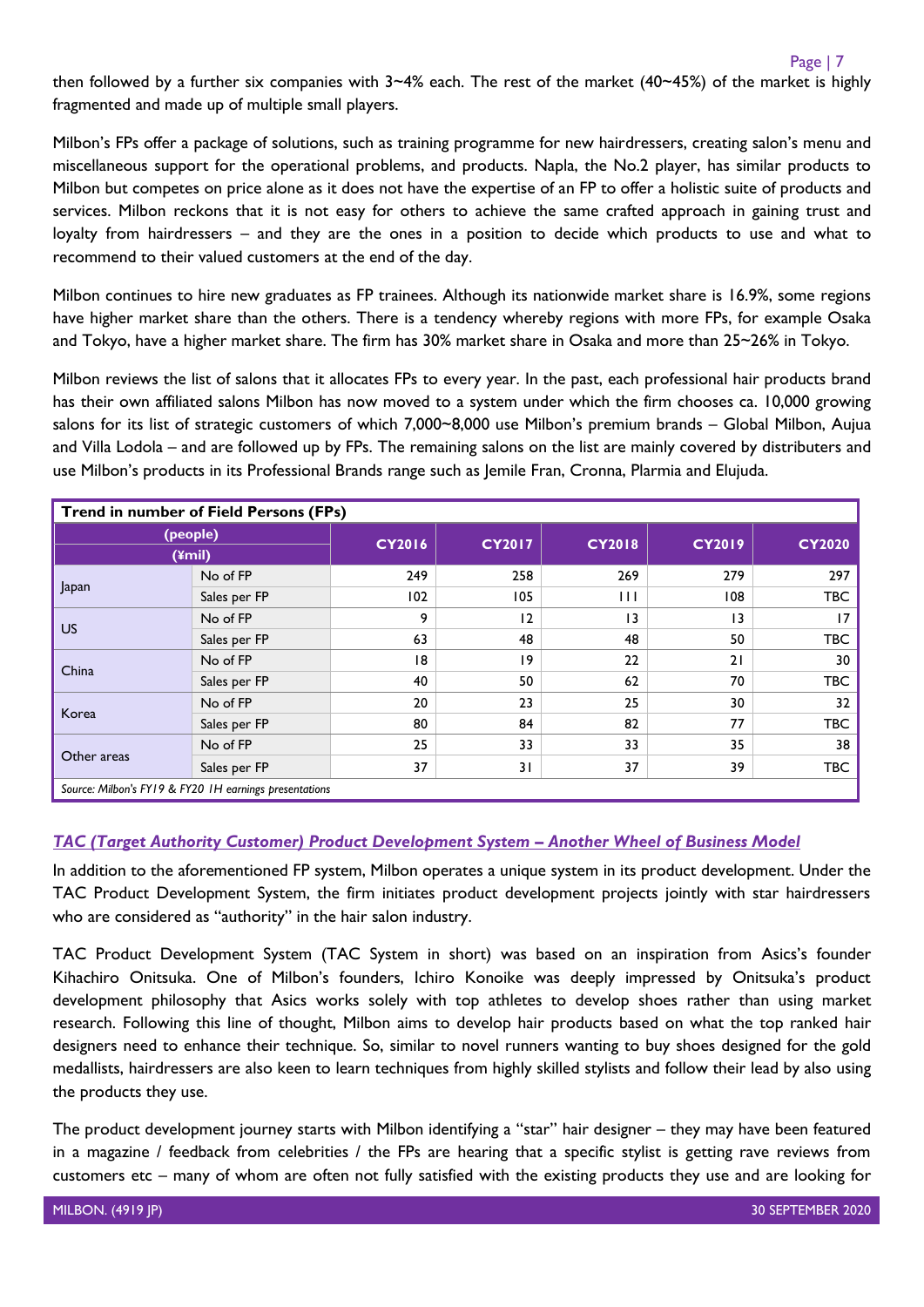new ones that can both compliment and improve their technique. Milbon, sets up a contract to form a team partnership with the stylist to develop a hair product. The star hairdressers – who are brands themselves – seem to prefer working with Milbon over major cosmetics and toiletry brands because they know that Milbon only supplies the professional markets – so its products are seen as a cut above the others. Moreover, working with makers who mainly supply the general consumer markets can possibly dilute the added value of the professional market.

After the product development, the FPs visit the target list of salons to train the hairdressers in the techniques they acquired from the star designers using Milbon's products – the hairdressers are not just interested in the products developed by the star hair designer, but the techniques developed and taught by the designers themselves. In addition to the FPs' demonstration at the salon, Milbon also holds seminars at Milbon Studios by inviting star hair designers to showcase new techniques while using the Milbon product range.

## <span id="page-8-0"></span>**Expanding Overseas – Overseas Subsidiaries**

It is estimated that the size of the global professional hair products market is ca. ¥1trn, in which L'Oréal, through its professional products brands, has ca. 20% market share. Milbon first ventured into the overseas business in New York in 2004. Currently, the firm operates in 13 countries. Milbon's overseas business model is principally the same as in Japan, although it needs to apply flexibility to meet requirements in each country. Currently, R&D activities are solely conducted in Japan with research branches to be opened in China and US.

In FY20 1H, overseas revenues were 15.7% of total sales. There are three notable overseas subsidiaries: US, China, Korea, and the rest is consolidated as Others and includes Thailand, Vietnam, Malaysia, Taiwan, Hong Kong, Turkey, Indonesia, Philippines, Singapore and Germany. In the Asia, Milbon has the top market share in the professional hair product market.

#### • **Milbon Korea**

The largest overseas base is Korea, where Milbon Korea generated ca. 7.3% of FY20 1H consolidated sales. The subsidiary reported FY20 1H OP of ¥275mil (-21.3% YoY) on sales of ¥1,165mil (+1.9% YoY). The market in Korea is somewhat similar to that of Japan, hence the strategy to expand the business using the FP system (currently there are 30 FPs in Korea) in collaboration with local distributors. Data from 2017 shows that Milbon had ca. 5.6% market share in Korea's professional hair product market. However, the data is outdated, and the firm reckons that its current market share is higher as its sales in Korea has steadily been growing since FY17: sales by Milbon Korea was KW20,357mil in FY17, KW20,630mil in FY18 and KW24,927mil in FY19 (Milbon Korea's 3-year sales CAGR of 7% vs the industry growth of ca. 3%, according to data from Statistia.com). The top player in the professional hair product in Korea is Amorepacific (090430 KS) with a 22.7% share, followed by L'Oréal at 12.0% (both are the figures in CY17). The market share difference between the top maker and the second is wide and Milbon has its sights on taking over L'Oréal's No.2 slot in the near future.

#### • **Milbon Shanghai**

The market in China is completely different due to the size of the country and the differences in the socioeconomic background from region to region. There are many beauty salons in China, however, the market that Milbon would target, i.e. the premium market, is not so large. Milbon reckons it can target 30% of the beauty salons in China. In value terms, the size of the premium market is currently smaller than that of Japan but will likely grow larger going forward. Moreover, given China's size, it is impossible and inefficient to place FPs to cover the entire country. Therefore, Milbon has allocated FPs in Beijing, Shanghai, and Chengdu, while the other regions are covered by a sole distributor for each province. Milbon Shanghai's FY20 1H OP slumped 51.8% YoY to ¥95mil on sales of ¥642mil (-10.7% YoY on a local currency basis / -15.5% YoY in Japanese yen) as the Chinese government instructed 90% of the nation's hair salons to close from February. Milbon Shanghai saw ca. 80% YoY drop in February sales. However, in 2Q alone, sales grew by 10.6% YoY on in a local currency terms.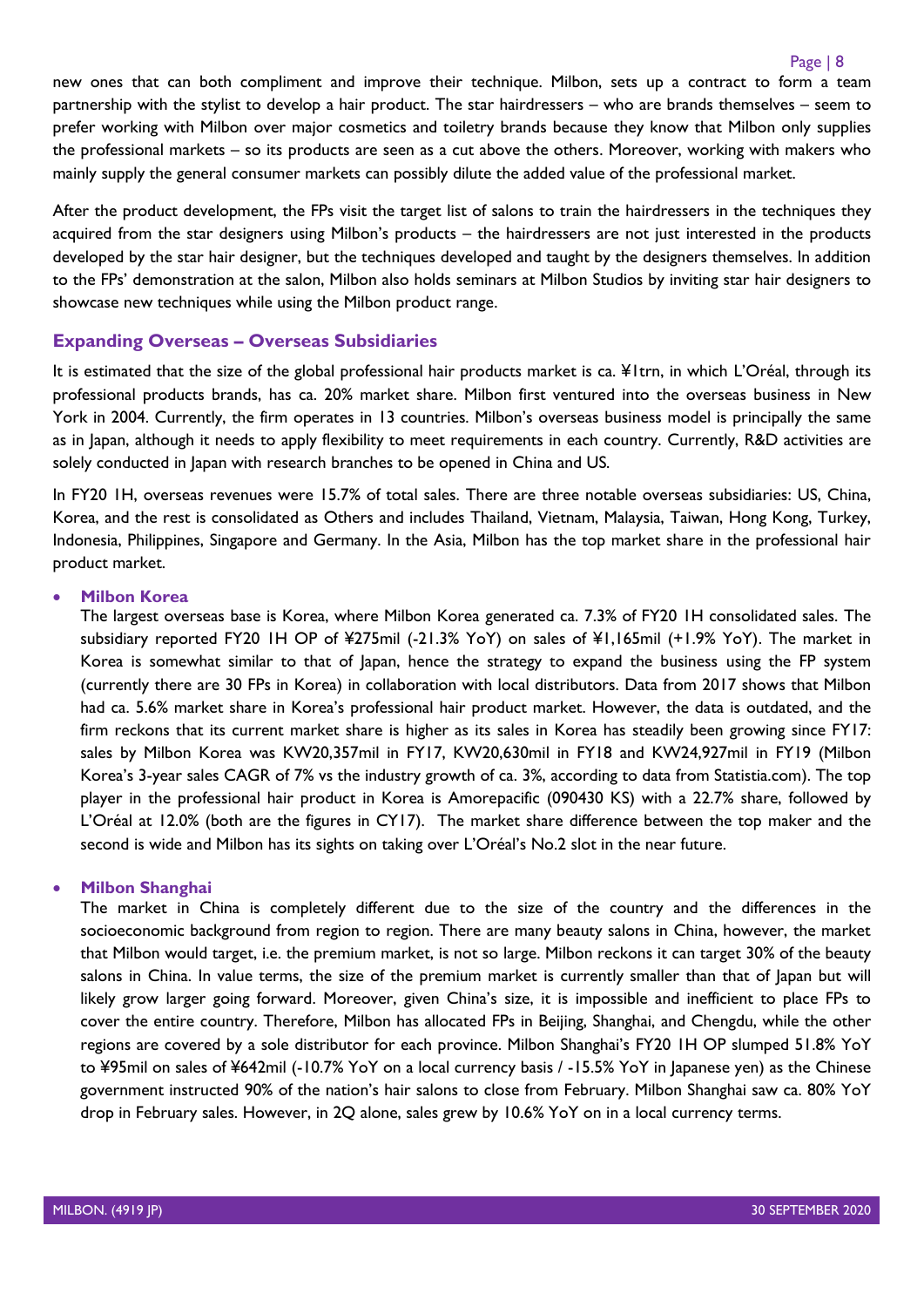#### Page | 9

#### • **Milbon US**

In the US, Milbon rapidly shifted to a distributor-based approach during FY19. Currently, it works with seven distributors and its FPs are mainly in Manhattan where Milbon opened a studio. Here, Milbon solely sells Global Milbon, one of the three premium product ranges that has reinvigorated the market. In addition, the firm launched Sophistone, a hair colour series specifically developed for US and European customers, in June 2020. Having highly sought-after hair colouring products is one of the main ways to cultivate new customers. Moreover, once the product is in-store, those customers usually are loathe to change to a new product – there is a lot of training involved on how to use the product as well as costs associated with inventory control – so a product like Sophistone is expected to help boost sales. Milbon US made an operating loss of ¥164mil (-13.3% YoY in Japanese yen) on sales of ¥189mil (-39.9% YoY on the Japanese yen converted basis) in FY20 1H.

| Sales and OP Breakdown by Country (Cumulative: JPY basis) |                                                          |                                 |       |        |             |       |              |           |        |          |
|-----------------------------------------------------------|----------------------------------------------------------|---------------------------------|-------|--------|-------------|-------|--------------|-----------|--------|----------|
| $(\angle$ mil)                                            |                                                          | <b>FY18</b><br>FY <sub>19</sub> |       |        | <b>FY20</b> |       |              |           |        |          |
|                                                           |                                                          | <b>FY</b>                       | IQ    | TH.    | <b>FY</b>   | IQ    | IН           | YoY (%)   | FY CE  | YoY (%)  |
|                                                           | <b>Sales</b>                                             | 28,569                          | 6,428 | 14,383 | 30,409      | 6,590 | 13,373       | $-7.0$    | 29,600 | $-2.7$   |
| Japan                                                     | <b>OP</b>                                                | 5,642                           | 1,073 | 2,723  | 6,177       | 1,061 | 2,360        | $-13.3$   | n/a    | n/a      |
|                                                           | $OPM(\%)$                                                | 19.7                            | 16.7  | 18.9   | 20.3        | 16.1  | 17.7         | $-2.2PP$  | n/a    | n/a      |
|                                                           | <b>Sales</b>                                             | 5.312                           | 1,458 | 2,859  | 5,857       | 1,235 | 2,495        | $-12.7$   | 5,300  | $-9.5$   |
| Overseas                                                  | <b>OP</b>                                                | 617                             | 191   | 365    | 574         | -30   | 27           | $-92.5$   | n/a    | n/a      |
|                                                           | $OPM(\%)$                                                | 11.6                            | 13.1  | 12.8   | 9.8         | n/a   | $\mathsf{L}$ | $-11.7DD$ | n/a    | n/a      |
|                                                           | <b>Sales</b>                                             | 33,882                          | 7,886 | 17,242 | 36,266      | 7,825 | 15,869       | $-8.0$    | 34,900 | $-3.8$   |
| Total                                                     | <b>OP</b>                                                | 6,260                           | 1,265 | 3,089  | 6,715       | 1,031 | 2,388        | $-22.7$   | 5,930  | $-12.2$  |
|                                                           | $OPM(\%)$                                                | 18.5                            | 16.0  | 17.9   | 18.6        | 13.2  | 15.1         | $-2.8PP$  | 17.0   | $-1.6PP$ |
|                                                           | Source: Milbon's FY19 and FY20 IH presentation materials |                                 |       |        |             |       |              |           |        |          |

#### <span id="page-9-1"></span><span id="page-9-0"></span>**Financial Results** *FY20 1H Results*

Milbon reported FY20 1H OP of ¥2,388mil (-22.7% YoY) on sales of ¥15,869mil (-8.0% YoY). Despite hair salons being allowed to operate during the State of Emergency in April and May, domestic sales were affected by reduced operations and voluntary closures of hair salons and led to FY20 1H OP of ¥2,360mil (-13.3% YoY) on sales of ¥13,373mil (-7.0% YoY). In April and May, sales in Japan fell 40% YoY and 25% YoY, respectively. In June, as customers rapidly went back salons to have their hair treated, monthly sales rose by 18% YoY and uptrend, although smaller, continued in July.

Milbon also reported overseas FY20 1H OP of ¥27mil (-92.5% YoY – in Japanese yen) on sales of ¥2,495mil (-8.2% YoY). After a dip in 1Q earnings, Milbon Korea and Milbon Shanghai were back on a recovery track in 2Q. However, while Milbon US has started to show a recovery trend since May on a YoY basis, the situation remains unstable because of the widespread impact from COVID-19.

| Monthly Sales Trend (YoY change)     |          |               |          |               |               |               |  |  |  |
|--------------------------------------|----------|---------------|----------|---------------|---------------|---------------|--|--|--|
| $(\%)$                               | $Jan-20$ | <b>Feb-20</b> | $Mar-20$ | <b>Apr-20</b> | <b>May-20</b> | <b>Jun-20</b> |  |  |  |
| Consolidated                         | 0.4      | 0.2           | $-2.4$   | $-36.5$       | $-23.1$       | 15.9          |  |  |  |
| Japan                                | $-0.3$   | 5.4           | 2.4      | $-39.7$       | $-24.0$       | 18.0          |  |  |  |
| Korea                                | 5.5      | 3.9           | $-9.5$   | 4.6           | 14.9          | 39.7          |  |  |  |
| China                                | $-1.3$   | $-83.9$       | $-44.2$  | 0.4           | 4.7           | 29.9          |  |  |  |
| <b>USA</b>                           | 38.4     | 13.9          | $-49.1$  | $-83.3$       | $-67.7$       | $-33.4$       |  |  |  |
| Source: FY20 1H results presentation |          |               |          |               |               |               |  |  |  |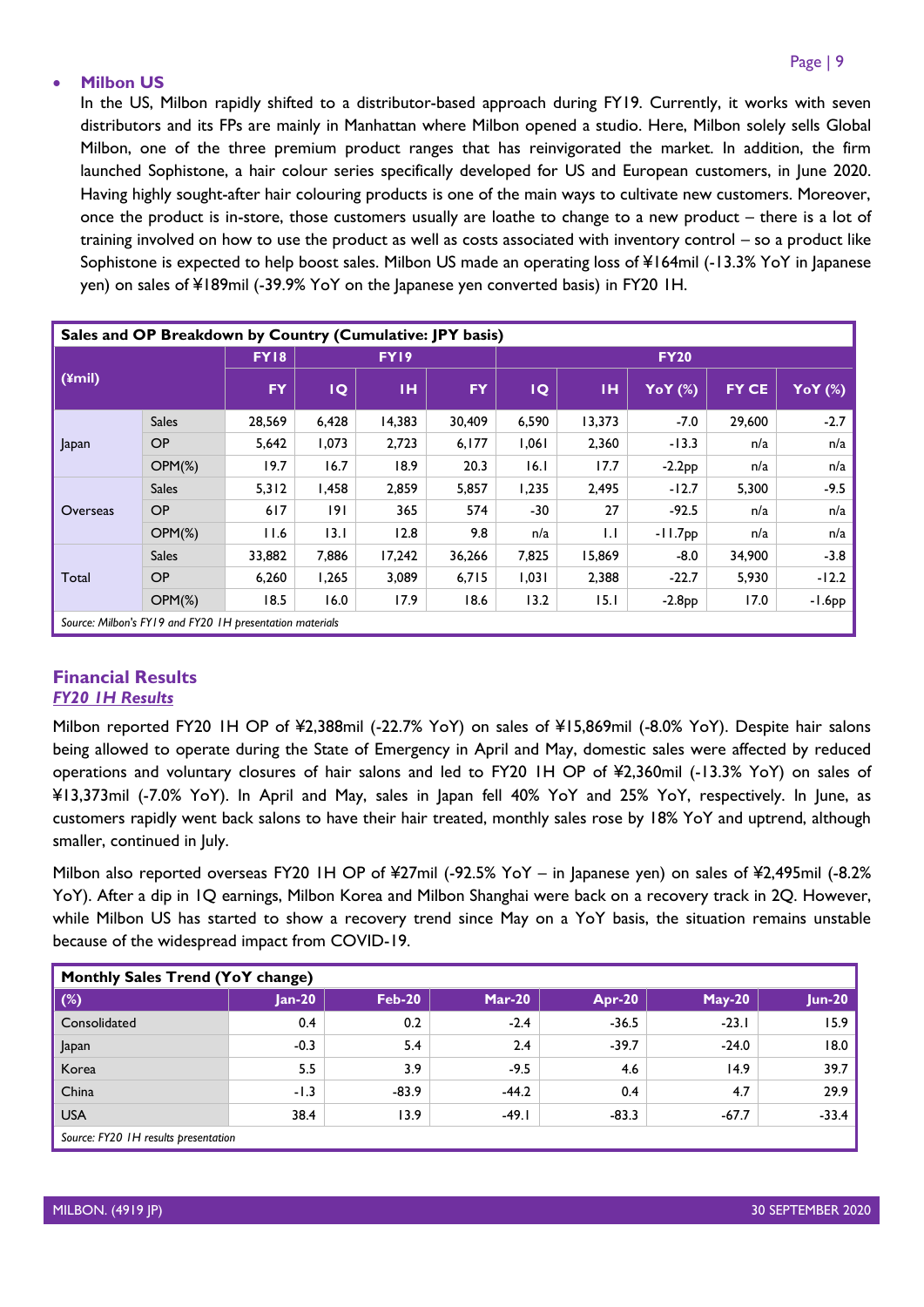#### Page | 10

In the Hair Care division, premium brand sales have been relatively resilient thanks to many users willing to continue using the products. One in particular, Aujua, enjoyed an increase in both the numbers of accounts (i.e. the number of salons using the brand) by +5.4% to 3,897 salons in FY20 1H, and saw sales increase 1.2% YoY to ¥3,330mil despite the effects of Covid-19. Another premium brand, Global Milbon, enjoyed a 15.9% rise in the number of accounts to 8,892mil, however, sales fell 3.8% YoY to ¥1,188mil due to weak overseas sales, in especially in the US, under lockdown. Meanwhile, Professional Brands sales were down -9.3% YoY (on a gross sales basis) due to salon closures. New products launched in early April also struggled due to a lack of marketing under the State of Emergency measures. 1H Hair Care division sales fell 5.1% YoY to ¥9,391mil.

The Hair Colour Products segment was the worst hit by the fall in customer traffic under temporary closures and the shorter operating hours of hair salons. Although hair salons were not requested to close in Japan, many voluntarily closed. Moreover, customers refrained from going to the salons that remained open due to the fear of contracting the virus. Those that did visit the salons had their hair cut but did not stay for additional services, such as hair colour and treatments, as they require more time.1H sales of Hair Colour Products dropped 12.9% YoY to ¥5,594mil.

Despite total sales falling 8.0% YoY, gross profit margin (GPM) was only marginally affected, down 0.3ppt YoY. On the other hand, OP margin (OPM) worsened by 2.8ppt YoY as the firm has a high proportion of fixed costs in SG&A such as personnel cost. Milbon hired 40 new graduate FPs in April as planned. Usually, new FPs are placed under training for the first six months then they are allocated to work with senior FPs. However, due to COVID restrictions, most of the training was conducted remotely in April and May, focusing mainly on knowledge, while technical training could not be given as it is difficult to do virtually. Training period has been extended by one month. The second round of FPs (usually around 10) due to come onboard in October, has been cancelled.

| Milbon (4919 JP): Earnings Summary (Quarterly Cumulative) |             |        |             |                   |             |               |                                |                           |            |            |
|-----------------------------------------------------------|-------------|--------|-------------|-------------------|-------------|---------------|--------------------------------|---------------------------|------------|------------|
|                                                           | <b>FY18</b> |        | <b>FY19</b> |                   | <b>FY20</b> |               |                                |                           |            |            |
| $(4$ mil $)$                                              | <b>FY</b>   | TH.    | <b>FY</b>   | YoY<br>$(\%)$     | TH.         | YoY<br>$(\%)$ | <b>Previous</b><br><b>FYCE</b> | <b>New</b><br><b>FYCE</b> | Chg<br>(%) | YoY<br>(%) |
| <b>Sales</b>                                              | 33,882      | 17,242 | 36,266      | 7.0               | 15,869      | $-8.0$        | 39,000                         | 34,900                    | $-10.5$    | $-3.8$     |
| <b>COGS</b>                                               | 11,693      | 5,746  | 12,554      | 7.4               | 5,329       | $-7.3$        |                                |                           |            |            |
| <b>GP</b>                                                 | 22,189      | 11,496 | 23,711      | 6.9               | 10,540      | $-8.3$        |                                |                           |            |            |
| GPM (%)                                                   | 65.5        | 66.7   | 65.4        | $-0.1$ pp         | 66.4        | $-0.3PP$      |                                |                           |            |            |
| SG&A                                                      | 15,928      | 8,406  | 16,959      | 6.5               | 8,151       | $-3.0$        |                                |                           |            |            |
| SG&A / Sales (%)                                          | 47.0        | 48.8   | 46.8        | $-0.2PP$          | 51.4        | $+2.6$ pp     |                                |                           |            |            |
| <b>OP</b>                                                 | 6,260       | 3,089  | 6,751       | 7.8               | 2,388       | $-22.7$       | 7,300                          | 5,930                     | $-18.8$    | $-12.2$    |
| <b>OPM (%)</b>                                            | 18.5        | 17.9   | 18.6        | $+0.1$ pp         | 15.1        | $-2.8PP$      | 18.7                           | 17.0                      | $-1.7PP$   | $-1.6pp$   |
| <b>RP</b>                                                 | 5,811       | 2,824  | 6,231       | 7.2               | 2,102       | $-25.6$       | 6,670                          | 5,280                     | $-20.8$    | $-15.3$    |
| <b>RPM (%)</b>                                            | 17.2        | 16.4   | 17.2        | 0.0 <sub>PP</sub> | 13.3        | $-3.1$ pp     | 17.1                           | 15.1                      | $-2.0PP$   | $-2.2pp$   |
| NP for the parent's s/holders                             | 4,495       | 1,999  | 4,517       | 0.5               | 1,451       | $-27.4$       | 4,730                          | 3,840                     | $-18.8$    | $-15.0$    |
| Source: Milbon's FY19 and FY20 1H presentation materials  |             |        |             |                   |             |               |                                |                           |            |            |

<span id="page-10-0"></span>

| Sales Breakdown by Products (Cumulative)                       |             |       |             |        |             |       |         |  |  |
|----------------------------------------------------------------|-------------|-------|-------------|--------|-------------|-------|---------|--|--|
| (¥mil)                                                         | <b>FY18</b> |       | <b>FY19</b> |        | <b>FY20</b> |       |         |  |  |
|                                                                | FY.         | IQ.   | ıн          | FY     | ΙO          | ΙН    | YoY (%) |  |  |
| Hair care products                                             | 20,222      | 4,323 | 9.897       | 21.328 | 4,424       | 9,391 | $-5.1$  |  |  |
| Hair colouring products                                        | 11,857      | 3,175 | 6,423       | 12.994 | 2,995       | 5,594 | $-12.9$ |  |  |
| Permanent wave products                                        | I.544       | 337   | 770         | 1.515  | 291         | 660   | $-14.3$ |  |  |
| Cosmetic products                                              | 0           | 0     | 47          | 165    | 71          | 136   | 186.1   |  |  |
| <b>Others</b>                                                  | 257         | 50    | 103         | 263    | 42          | 85    | $-17.6$ |  |  |
| Source: Milbon's FY19 and FY20 1Q, & 1H presentation materials |             |       |             |        |             |       |         |  |  |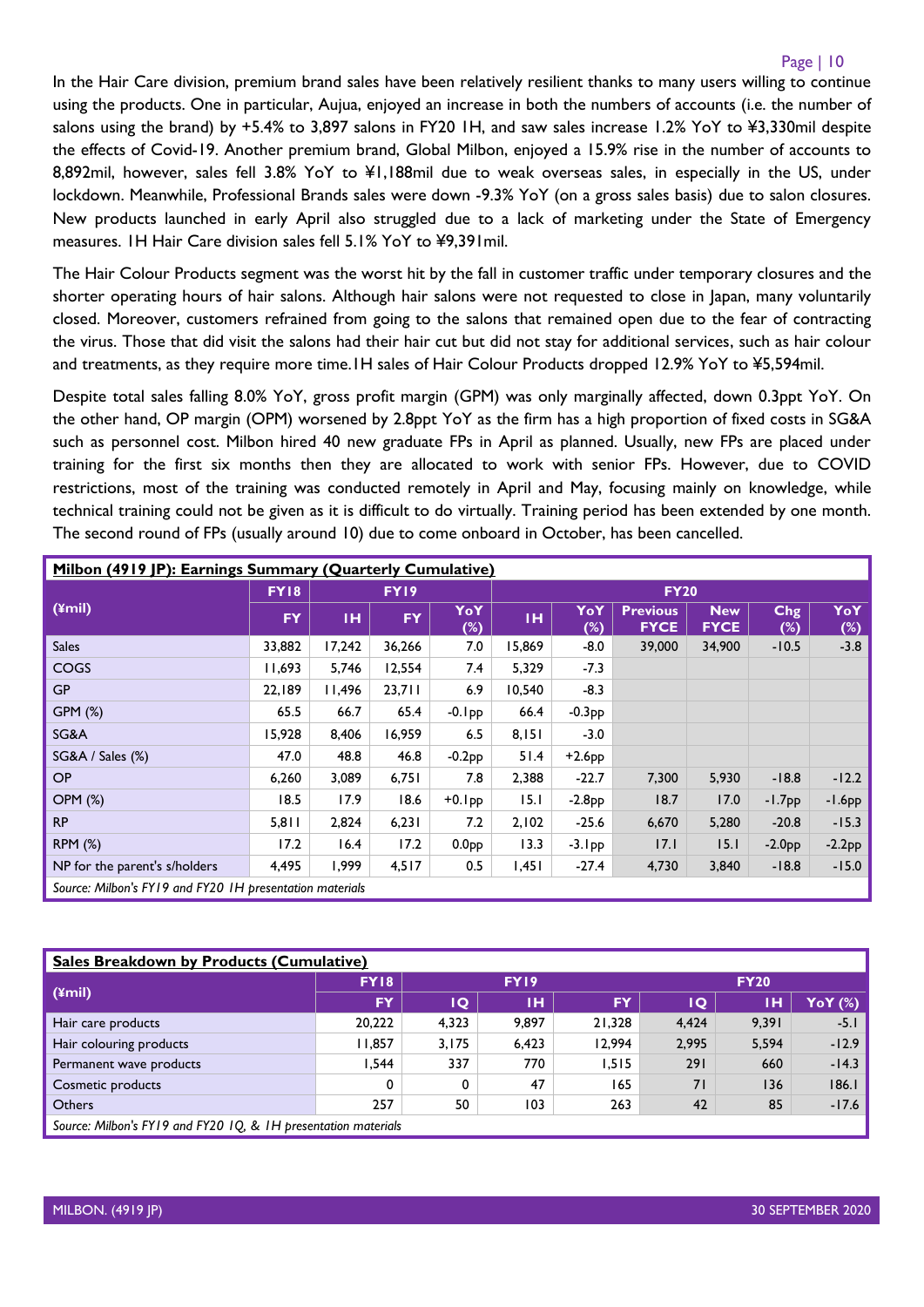## *FY20 Guidance*

Milbon is guiding for FY20 OP of ¥5,930mil (-12.2% YoY) on sales of ¥34,900mil (-3.8% YoY) based on assumptions that the pandemic situation remains under control and economic activity gradually return to normal. Milbon expects 2H earnings will likely be flat YoY if the sales recovery trend continues with slight YoY growth as seen in July. FY20 domestic sales is guided to dip 2.7% YoY to ¥29,600mil, while overseas sales forecast to fall 9.5% YoY to ¥5,300mil.

While the restrictions and rapid changes experienced under Covid-19 had a negative influence on the business and the hair salon industry overall, opportunities for Milbon also emerged. One of the examples is the earlier than expected test phase of *milbon:iD* – the firm's first e-commerce channel.

Milbon's premium hair care products can only be bought when customers visit a salon, so in order to enhance salon revenue opportunities, Milbon launched its own e-commerce site *milbon:iD* on 1 June, through which customers can buy Milbon products only if they receive a QR code from their salon. Sales made on the site will then be booked directly to the salon. However, because of the temporary closure and customers unwillingness to go out due to Covid-19, Milbon offered to ship the products directly to the salons' customers in response to requests from salons from late April, rather than customers having to go back to the store to them pick up – usually on their next appointment. Such a prompt response resulted in an increase in the number of salons registering with *milbon:iD*. The firm was hoping for 1,000 salons to register with *milbon:iD* by December, however, as at the end of July, 900 salons had already registered. Although Milbon does not expect *milbon:iD* to be fully operational until the end of FY20 – contracts with the salon signed / credit checks made etc – and, therefore, will have little impact to earnings this year, it has made a clear step towards a BtoBtoC model.

Milbon also quickly responded to the physical restrictions on its seminars and training sessions – held at its training centres – by swiftly switching to online streaming. Seminars to hairdressers are important as it supports product promotion and provides technical support to hairdressers. Milbon has a higher than average market share in big cities, such as Tokyo and Osaka, where the impact from Covid-19 on hair salons was more damaging than in suburban areas. Online seminars are also more convenient to those salon workers who may not readily be able to get to Milbon Studio and are a perfect solution during closures. Although online training is not the best alternative to physical faceto-face training, Milbon has made the decision to support the use of online seminars and has allocated a part of its CAPEX budget to facilitate a streaming capability at training centres from FY21 onwards.

Of the ¥1,958mil planned for FY20 CAPEX, ca. ¥ 1,700mil, though CAPEX for facilities needed for the online remote seminars is not yet known. Some of the less urgent items, such as the Aoyama Studio whose original opening was the Autumn 2020 and the new FP training centre, will be postponed to FY21 and the Milbon's existing facilities will be used until then.

## <span id="page-11-0"></span>**Medium-term Management Plan**

In Feb 2019, Milbon announced its 5-year management plan that covers FY19 until FY23. The firm's hopes to become the global top professional hair products producer by committing to develop the global beauty industry through field activities such as education and training professional hairdressers. As a steppingstone to this ultimate vision, Milbon aims to become one of the 5 best global makers during the current medium-term plan, one step forward from its current position as a top professional hair products maker in Asia.

While Covid-19 has interrupted the progress of the plan this year, the second year of the 5-year plan, Milbon has initiated an 18-month review period (Change the Stage 18-month Missions) starting from FY20 3Q until the end of FY21. Management has identified four stages and 25 missions to work on during the 18 months, based on an ultimate question: How can Milbon support the beauty industry's survival during the post-COVID transition?

So far, the firm has not announced any change in its medium-term management plan although the review will likely be necessary once the 18-month review is completed.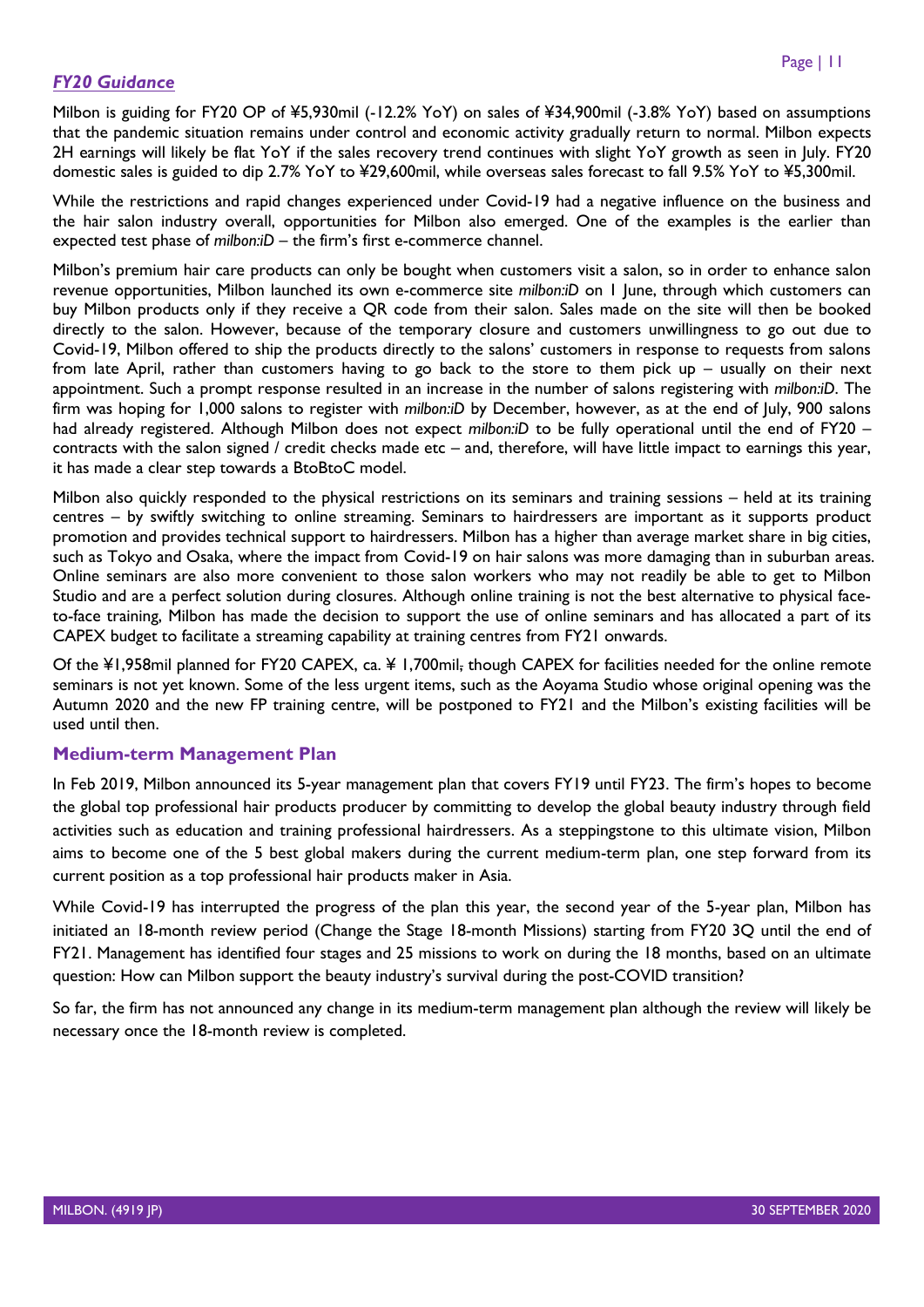| Medium-term management plan (FY19~23)              |             |             |               |  |  |  |  |  |
|----------------------------------------------------|-------------|-------------|---------------|--|--|--|--|--|
| (4mi)                                              | <b>FY18</b> | <b>FY23</b> | 5-yr CAGR (%) |  |  |  |  |  |
| <b>Sales</b>                                       | 33,882      | 48,500      | 7.4           |  |  |  |  |  |
| Japan                                              | 28,570      | 40,000      |               |  |  |  |  |  |
| OV                                                 | 5,312       | 8,500       | 9.9           |  |  |  |  |  |
| <b>OP</b>                                          | 6,260       | 8,800       |               |  |  |  |  |  |
| <b>OPM (%)</b>                                     | 18.5        | 8.1         |               |  |  |  |  |  |
| NP attributed to the parent                        | 4,495       | 5,960       | 5.8           |  |  |  |  |  |
| <b>NPM (%)</b>                                     | 13.3        | 12.2        |               |  |  |  |  |  |
| Source: FY19~23 New medium-term plan press release |             |             |               |  |  |  |  |  |

The original medium-term growth strategies in each of domestic and overseas markets are as follows:

#### ❖ **Domestic market**

Milbon is targeting a market share of 25% in Japan, with sales of ¥40,000mil (5-year CAGR 7.0%). In addition to the organic growth of professional hair products through the FP system, the firm is looking for growth potential in the following two areas:

1. Building out its cosmetics (skin care) brand, Imprea – co-developed with Kose (4922 JP)

Of the 7,000~8,000 salons that use Milbon's premium hair care brands, 200 salons primarily sell the Aujua or Global Milbon brand at their salons as well as Imprea brand cosmetics. Skin care and make-up products sold through hair salon channels was ¥13,250mil (-4.0% YoY) in CY19. It is still a tiny fraction of the total domestic skin care market of ca. ¥1.7trn (+1.0% YoY – this figure includes purchase by inbound tourists), according to Yano Research Institute.

The Cosmetic Business dates back to June 2017 when the firm and Kose (4922 JP) formed a joint venture named Kose Milbon Cosmetics. Kose's role is to provide R&D and manufacturing capabilities as well as training FPs with skin care technique. In FY20, Milbon prepared 28 FPs specifically to promote the Imprea brand by instructing skin care expertise to 128 Imprea ambassadors at its distributors.

With the addition of a skin care product line-up, it also gives salons the potential for:

- I. Hairdressers to increase merchandise sales on top of their technical fee and hair care sales,
- II. Salons to offer a more holistic approach to customers' beauty demand by offering skin care products as well as hair care,
- III. Skin care products sales leading to greater customer retention in general, brand switching is not common in skin care.
- IV. And finally, while customers can only buy those products by coming to salon, moving to an online option as *milbon:iD* is rolled out will likely be the next step.
- 2. Shifting from BtoB to BtoBtoC

Milbon has been expanding sales of products from professional salon-use only to salon and customers' homeuse. In June 2020, Milbon opened its official e-commerce site, *milbon:iD*. The site can be accessed to shoppers only if they have QR codes issued by their salon. By having the convenience of online shopping, customers can repeat buying the products which will likely lead to brand loyalty.

There are two main reasons why Milbon does not have a more open e-commerce site – i.e. without the need of a QR code. 1) With salons issuing QR codes, sales can be directly booked to the salon not Milbon. Most importantly, Milbon wishes to avoid any conflict of interest by selling directly to users instead of going through salons. 2) With e-commerce sites, there is always the risk of resale, thus potentially damage the brand.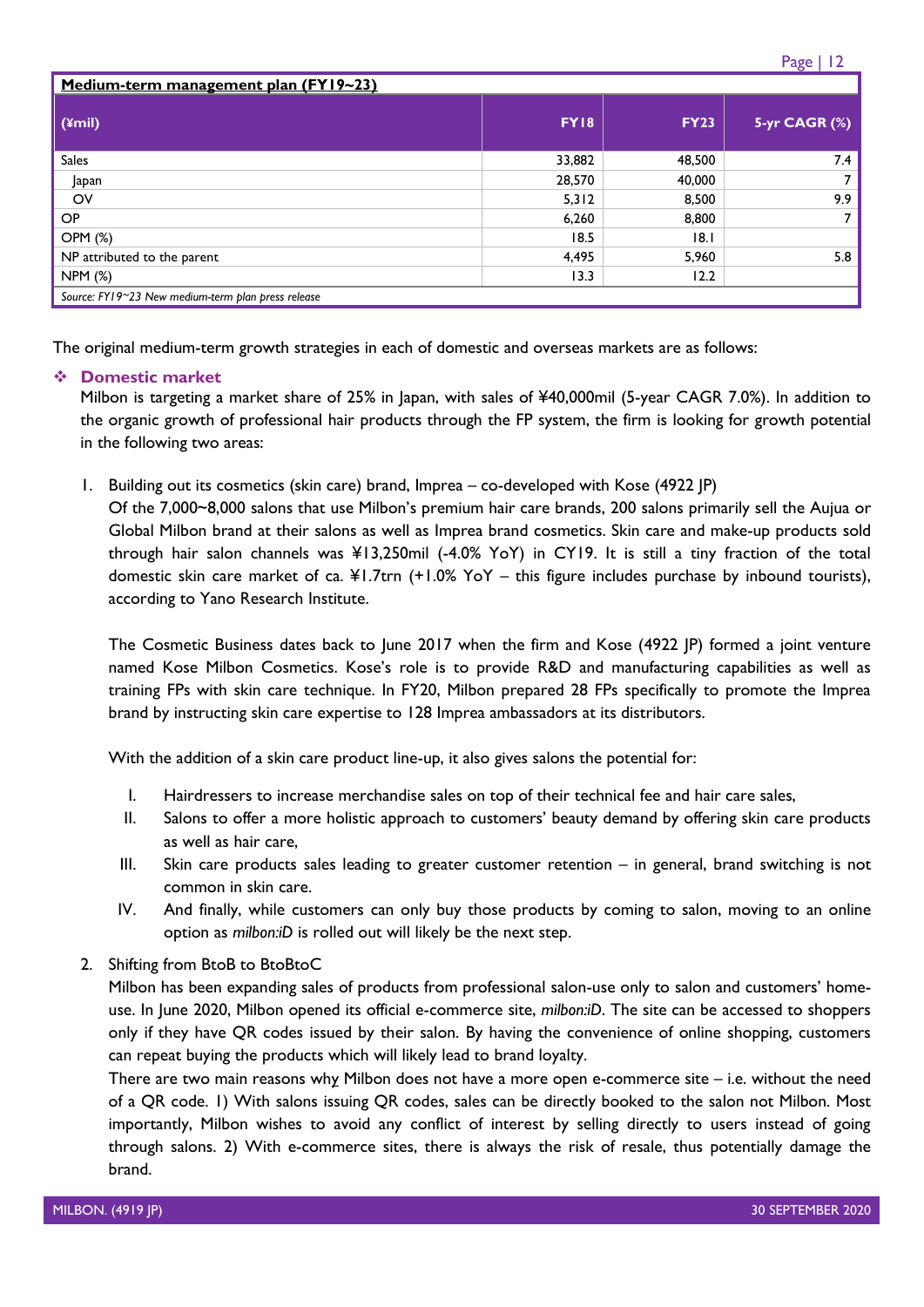#### ❖ **Overseas market**

Milbon aims to earn ¥8,500mil (5-year CAGR 9.9%) in overseas sales. The estimated total market size in the Asian region is \$3,200mil in CY17. Strategies to achieve this goal are as follows:

#### a. Increase sales reps at distribution partners

The number of sales reps at distributors increased to 754 (+54.2% YoY) in FY19 thanks to successfully adding distribution partners in the US. The overseas business model is principally the same as in Japan, where FPs and distributors work closely together. In countries like China and US, the role played by FPs in Japan and Korea is carried out by trusted distributors. The firm aims to increase sales reps to 1,000 by FY23 (5-year CAGR 15.4%).

#### b. Localised management

In a rapidly changing professional hair products market, accurate communication with styling experts in each region is paramount, each of which also has their own "jargon". Having localised management (i.e. a native of the region – usually a stylist with a developed client list or someone with industry experience) will likely avoid losing business opportunities due to miscommunication. Milbon also aims to set up a factory in China in addition to a capacity expansion plan in Thailand.

#### <span id="page-13-0"></span>**Shareholder return policy and corporate governance**

Milbon's shareholder return, in principle, is to pay out 40%. A share buyback is least likely because of the share's liquidity (below US\$3mil/day on 52-week average).

There are currently two external independent directors and two external independent auditors on Milbon's Board. The management is currently seeking one more independent board member to meet the Corporate Governance Code guidelines to have 1/3 of the board with independent members. Since Milbon serves to women's beauty products, the management wishes to have a female member on the Board going forward.

In the current medium-term plan, Milbon also committed itself to SDGs and signed the UN Global Compact. The firm plans to announce the SDGs matrix and publish the first Integrated Report at the end of August.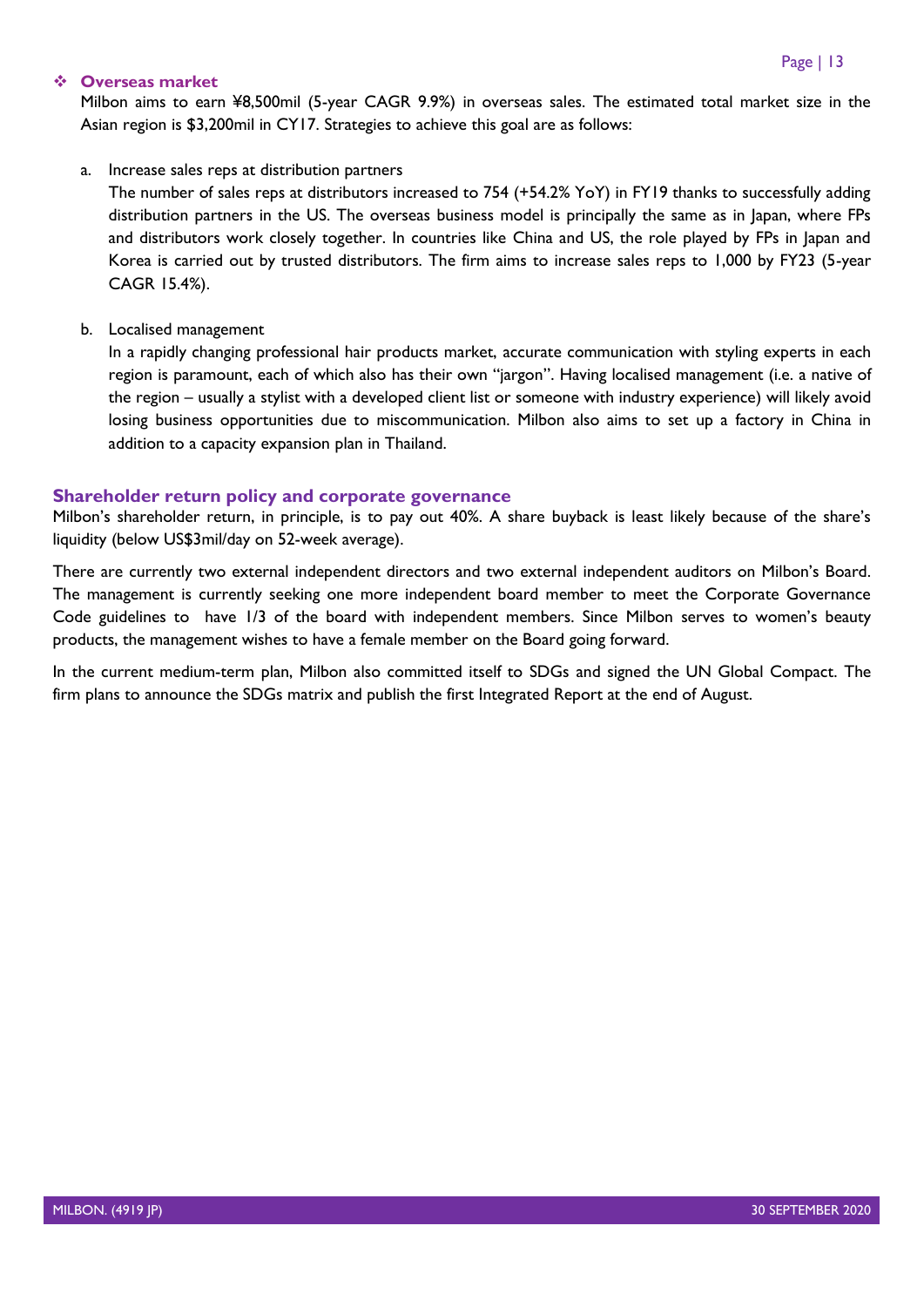## <span id="page-14-0"></span>**Key Financial Data**

| Milbon. (4919 JP): Key Financial Numbers |             |             |                              |              |              |                          |  |  |  |  |  |
|------------------------------------------|-------------|-------------|------------------------------|--------------|--------------|--------------------------|--|--|--|--|--|
| (¥mil/Dec year-end)                      | <b>FY15</b> | <b>FY16</b> | FY17                         | <b>FY18</b>  | FY19         | FY20CE                   |  |  |  |  |  |
| <b>Sales</b>                             | 27,377      | 29,134      | 33,456                       | 33,882       | 36,266       | 34,900                   |  |  |  |  |  |
| <b>Operating Profit</b>                  | 4,727       | 5,113       | 5,345                        | 6,260        | 6,751        | 5,930                    |  |  |  |  |  |
| <b>Recurring Profit</b>                  | 4,427       | 4,733       | 4,997                        | 5,811        | 6,231        | 5,280                    |  |  |  |  |  |
| Net Profit                               | 2,950       | 3,069       | 3,817                        | 4,495        | 4,517        | 3,840                    |  |  |  |  |  |
| EPS (JPY)                                | 180.20      | 187.47      | $\qquad \qquad \blacksquare$ | 137.31       | 137.99       | 117.95                   |  |  |  |  |  |
| Adjusted EPS (JPY)                       |             |             |                              |              |              |                          |  |  |  |  |  |
| Cash flow from operation (CFO)           | 3,895       | 3,355       | 4,346                        | 6,487        | 4,486        |                          |  |  |  |  |  |
| Cash flow from investment (CFI)          | $-2,834$    | $-4,366$    | $-1,919$                     | $-1,202$     | $-2,777$     |                          |  |  |  |  |  |
| Cash flow from finance (CFF)             | $-1,135$    | $-1,262$    | $-1,317$                     | $-1,639$     | $-1,869$     |                          |  |  |  |  |  |
| Cash and cash equivalent                 | 7,086       | 4,737       | 5,928                        | 9,541        | 9,376        |                          |  |  |  |  |  |
| Free cash flow (FCF)                     | 1,061       | $-1,011$    | 2,427                        | 5,285        | 1,709        | $\blacksquare$           |  |  |  |  |  |
| CFO per share (JPY)                      | 237.89      | 204.92      | 262.46                       | 198.14       | 137.02       |                          |  |  |  |  |  |
| FCF per share (JPY)                      | 64.80       | $-61.75$    | 146.57                       | 161.42       | 52.20        |                          |  |  |  |  |  |
| Total asset                              | 30,799      | 32,444      | 37,642                       | 39,634       | 41,912       | $\blacksquare$           |  |  |  |  |  |
| Liabilities                              | 4,586       | 4,737       | 6,539                        | 6,483        | 6,029        | -                        |  |  |  |  |  |
| Net asset                                | 26,212      | 27,706      | 31,103                       | 33,151       | 35,882       | $\blacksquare$           |  |  |  |  |  |
| Capital                                  | 2,000       | 2,000       | 2,000                        | 2,000        | 2,000        |                          |  |  |  |  |  |
| Shareholders' equity                     | 26,212      | 27,706      | 31,103                       | 33,151       | 35,882       |                          |  |  |  |  |  |
| BPS (JPY)                                | 1,601.02    | 1,692.33    |                              | 1,012.58     | 1,096.02     | $\overline{\phantom{a}}$ |  |  |  |  |  |
| <b>OPM (%)</b>                           | 17.27       | 17.55       | 15.98                        | 18.48        | 18.62        | 17.0                     |  |  |  |  |  |
| <b>ROE (%)</b>                           | 11.73       | 11.38       | 12.98                        | 13.99        | 13.09        |                          |  |  |  |  |  |
| <b>ROA (%)</b>                           | 4.7         | 14.86       | 14.00                        | 14.80        | 15.18        | $\blacksquare$           |  |  |  |  |  |
| Shareholder equity ratio (%)             | 85.11       | 85.40       | 82.63                        | 83.64        | 85.61        |                          |  |  |  |  |  |
| $D/E$ ratio $(\%)$                       | 17.50       | 17.10       | 21.02                        | 19.56        | 16.80        |                          |  |  |  |  |  |
| Total asset turnover (X)                 | 0.93        | 0.92        | 0.95                         | 0.88         | 0.89         | $\blacksquare$           |  |  |  |  |  |
| Interest coverage $(x)$                  | 10.59       | 10.84       | 10.45                        | 10.31        | 10.52        | $\blacksquare$           |  |  |  |  |  |
| Current ratio (%)                        | 335.72      | 292.12      | 268.66                       | 296.78       | 375.99       |                          |  |  |  |  |  |
| Interest-bearing debt                    | 0           | 0           | 0                            | 0            | 0            |                          |  |  |  |  |  |
| <b>EBIT</b>                              | 4,874       | 5,205       | 5,509                        | 6,419        | 6,874        |                          |  |  |  |  |  |
| EBIT Margin (%)                          | 17.80       | 17.87       | 16.47                        | 18.95        | 18.95        |                          |  |  |  |  |  |
| <b>EBITDA</b>                            | 5,912       | 6,288       | 6,787                        | 7,799        | 8,367        |                          |  |  |  |  |  |
| EBITDA margin (%)                        | 21.59       | 21.58       | 20.29                        | 23.02        | 23.07        |                          |  |  |  |  |  |
| Dividend (JPY)                           | 74.00       | 78.00       | 92.00                        | 54.00        | 56.00        | 56.00                    |  |  |  |  |  |
| Dividend pay-out ratio (%)               | 41.10       | 41.60       | 39.50                        | 39.30        | 40.60        | 47.40                    |  |  |  |  |  |
| DOE (%)                                  | 4.80        | 4.70        | 5.10                         | 5.50         | 5.30         |                          |  |  |  |  |  |
| Shares outstanding (shares)              | 16,558,617  | 16,558,617  | 16,558,617                   | 33, 117, 234 | 33, 117, 234 | 33, 117, 234             |  |  |  |  |  |
| Treasury (shares)                        | 186,242     | 186,816     | 188,286                      | 377,460      | 378,250      | 614,657                  |  |  |  |  |  |
| Source: Nikkei Value Search              |             |             |                              |              |              |                          |  |  |  |  |  |